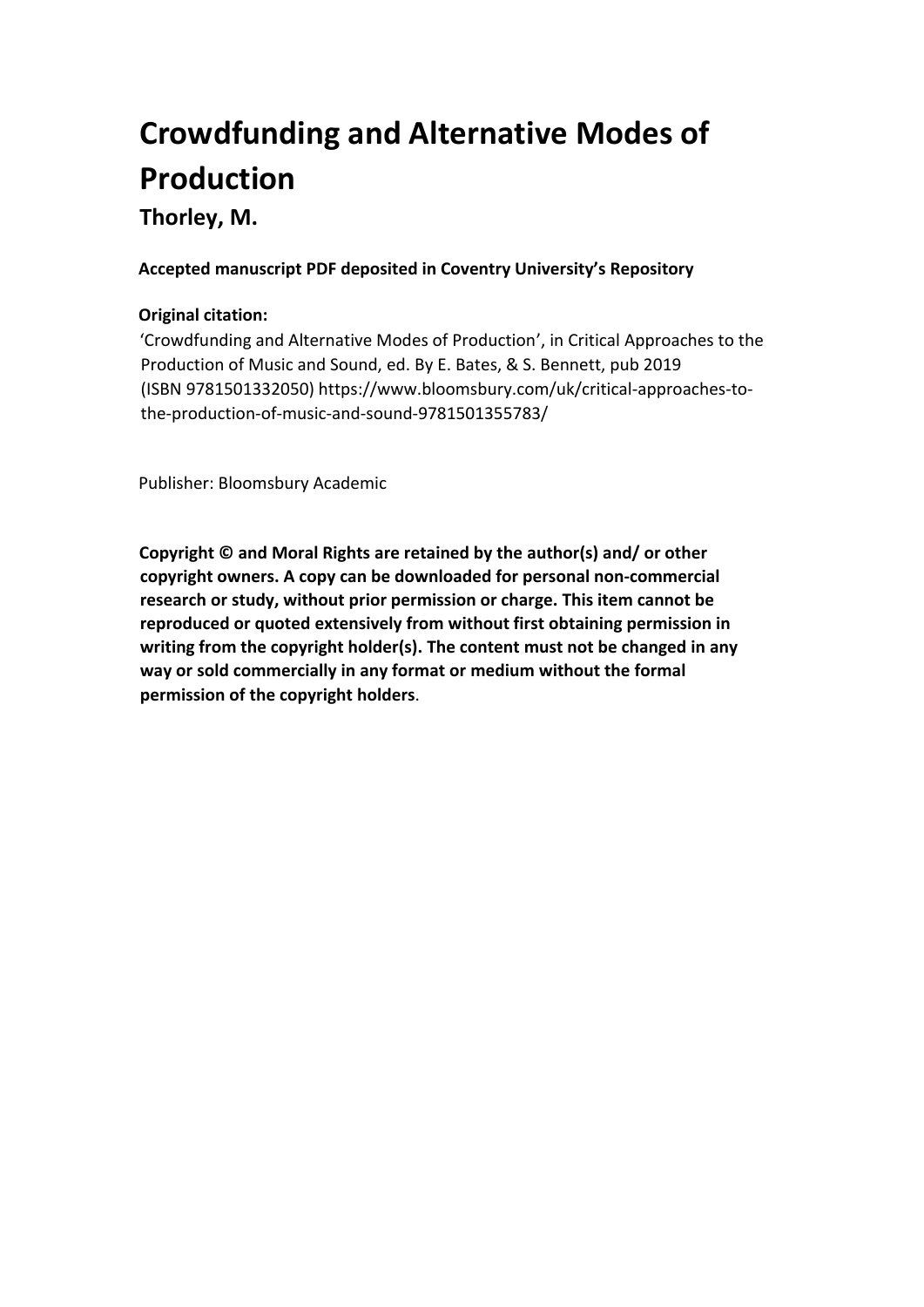# *Crowdfunding and alternative modes of production*

Mark Thorley

 Crowdfunding has rapidly gained exposure as a new way for musicians, composers, record producers and all manner of music creatives to find new ways of realizing their work. Amongst the general excitement, there is often considerable media interest in musicians or producers who succeed in crowdfunding a project that has been neglected by the mainstream. Such interest plays into the recorded music industry's despite being largely ignored by the mainstream. The narrative of the struggling musician who carries on despite continued rejection lends significant credibility to how they are viewed by fans and consumer. So when a music creative uses crowdfunding successfully, it serves to firstly continue this narrative – that is, the aspirant musician finds a way, through hard work and ingenuity to be supported by enlightened and empowered followers. Secondly, however, it throws just as much light on crowdfunding as a credible and effective way for new music to be brought into a form wherein it can find an audience. In this way, there is often as much excitement about crowdfunding and the particular platform used as there is about the long history of celebrating recording artists and performers who find "success," project itself.

 There is therefore obvious resonance between crowdfunding as an alternative funding mechanism and an "alternative" approach to music production in its widest sense. Just as an alternative approach to music production eschews the mainstream and obvious, so crowdfunding avoids the usual functions of angel investors, shareholders and blatant commercial exploitation. In this way, crowdfunding and an "alternative" approach to production seem like comfortable and well-suited co- habitees. However, amongst the maelstrom focussed on successful crowdfunded projects, the unloved pitches remain just as that. The work does not come to fruition, the producers, despite their potential, do not realise their concepts, and no one is really the wiser.

 This chapter takes a look at the relationship between crowdfunding and what I term "alternative modes of production." I first examine the established model of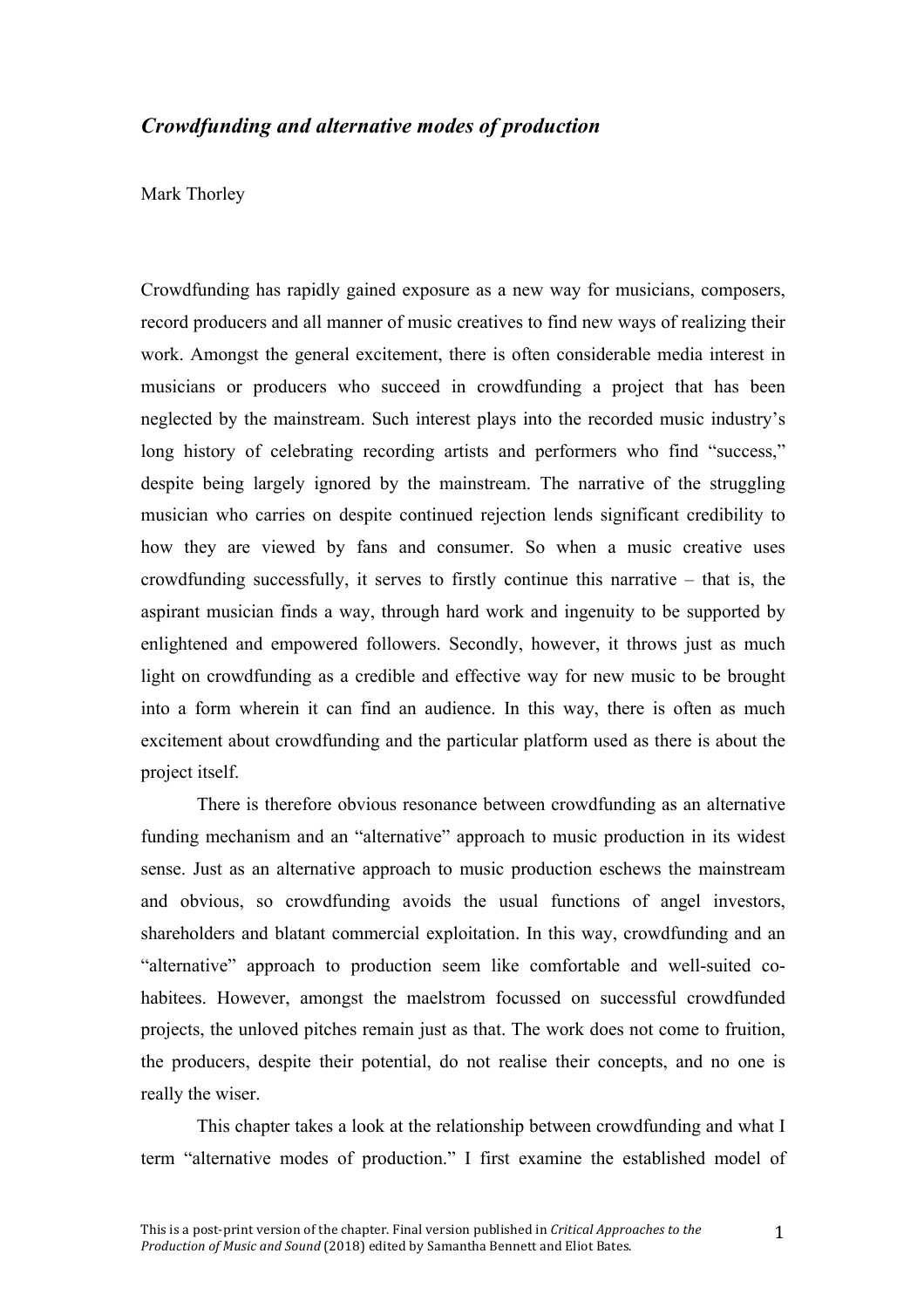music production before outlining what is meant by an "alternative mode of production." From there, I critique the immediate attraction of crowdfunding before discussing four elements which need to be considered as crucial to an effective relationship between crowdfunding and an alternative mode of production. These elements are: considered rationale, ignoring the record company model, anticipating potential supporter motivations and actively engaging with participants.

## **The established model and alternative modes of production**

 Before the advent of sound recording, musician and audience shared the same space and time – they would be in the same room with the audience hearing the performance as it was played. Sound recording, starting with the acoustic era and through the electrical, magnetic and digital eras, brought a new disjuncture – the performance could be heard many years after it was played and in a different environment. Schafer (1977 [1969]: 43-47) terms this separation of sound from its source as "schizophonia," noting that it is electroacoustic production that has brought about the change. Alongside this emergence of the recorded music product however, a whole new field of activity based around the discovery, management and economic exploitation of music has emerged, namely the recorded music industry. As the complexity of territories, markets and genres has increased, the recorded music industry has taken an increasing role in filling the gap between the music creator and the listener. A highly complex function beyond the scope of this chapter and covered in depth elsewhere (Hull 2004; Passman 2009), there are two key aspects of this increasing role. Firstly, the "industry" takes a significant portion of the funds spent on recorded music and secondly, it plays an increasing role in deciding what music is recorded, promoted or in other ways, supported. Off the back of the "technical" emergence of the recorded music product therefore, a massive machine (apart from the actual recording process) has emerged. Turning to the first aspect, to the layperson unfamiliar with the inner workings of the recorded music industry, the proportion of funds given to a recording artist may seem low. For example, whilst a recording artist typically receives between 8% and 20% of wholesale purchase price, there are usually many deductions for producer fees, studio time, packaging costs, breakages and territory variations, such that the actual figure is much lower. In defense of such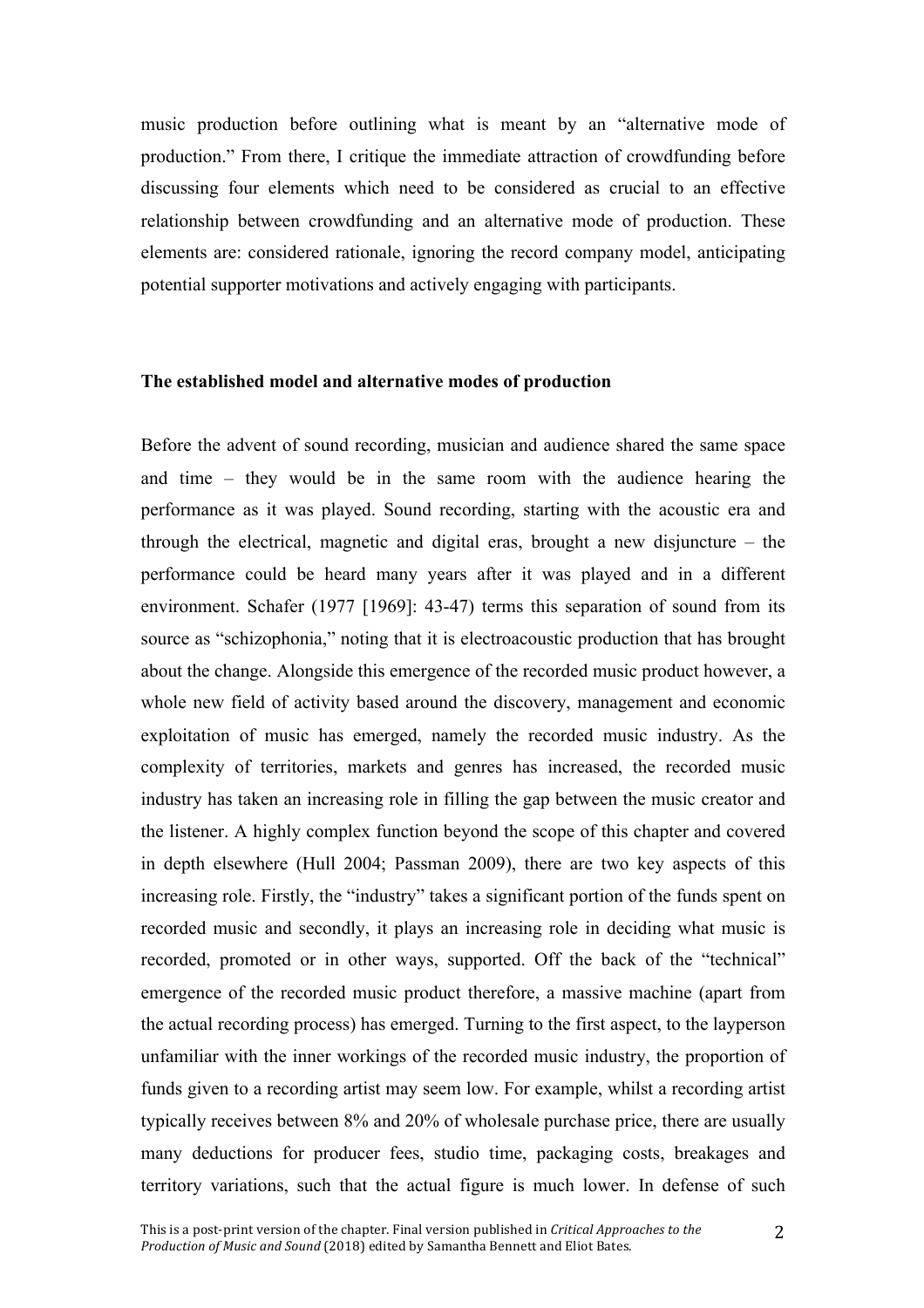contracts though, organizations such as the IFPI are usually quick to point out the additional costs of promoting and supporting recording artists – in a major market such as the UK or US, this could range from \$0.5 and \$2 million (IFPI 2016). This reflects the considerable cost of supporting and promoting recording artists to make them economically viable. Secondly, to maximise the economic return on such an investment, the music industry does much to mould and alter music before it is released. For example, it wields complete choice over who is contracted to start with, how much they are paid, what and where they record, whether the recording is released, and how it is promoted. Furthermore, control goes beyond this to encompass exclusivity, the right of the record company (but not the artist) to terminate, and the retention of copyright in recordings even after dissolution of the contract has taken place. A whole new set of intermediaries are involved in controlling this process, their ultimate aim being to ensure that the music produced finds a set of consumers who are willing to pay for it.

 This existing way of working has received extensive criticism from recording artists and producers. For example, in his unsuccessful court case (Panayiotou v Sony Music Entertainment (UK) Ltd. [1994]), George Michael referred to his recording contract as "professional slavery." Similarly, Prince wrote the word "slave" on his cheek in reference to his contractual relationship with Warner Brothers. Both cases seem to pour scorn on the apparent imbalance of control. The existing way of working has also been critiqued widely in academic circles. Around the time that the "magnetic era" of sound recording was beginning, Adorno and Horkheimer first introduced the concept of the "culture industry" in *Dialectic of Enlightenment* (2002 [1944]). Here, they proposed that popular culture (as opposed to the "higher arts") is merely a factory production line producing standardized cultural goods to keep mass society in their place. In this somewhat pessimistic view, they state that "culture today is infecting everything with sameness" (ibid.: 94). Schiller continues this theme, outlining the manner in which corporatism is seen to negatively effect the production distinguishes their situation in the industrial-capitalist era, and especially in its most recent development, are the relentless and successful efforts to separate these elemental expressions of human creativity from their group and community origins for the purpose of selling them to those who can pay for them" (1989: 31). Schiller  also draws heavily on UNESCO's *Cultural Industries: A Challenge For The Future*  of culture. Commenting on the commercialization of culture, Schiller states, "What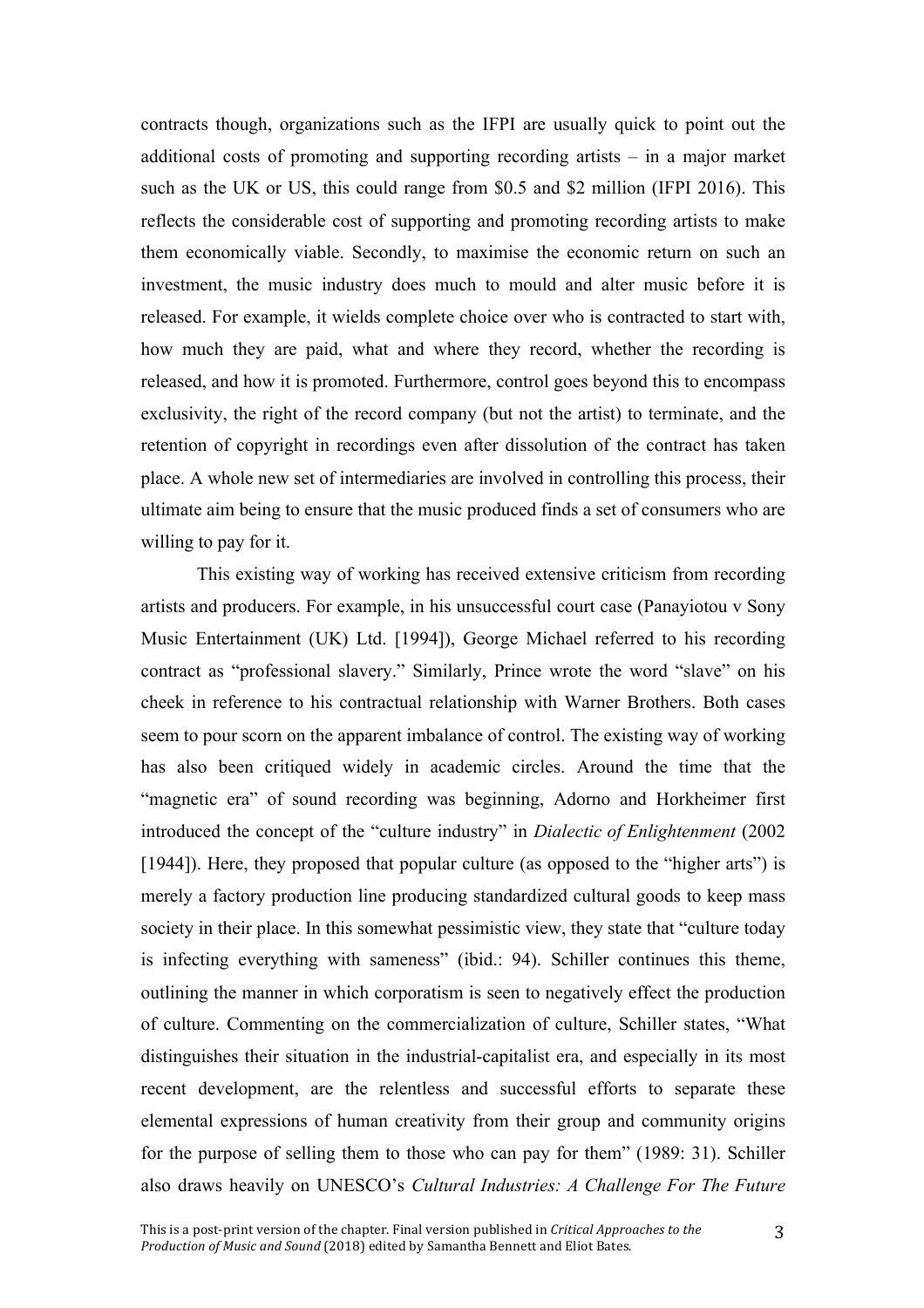*of Culture* report. The issues addressed by UNESCO are, by nature of the organization's remit, global, and the challenge addressed is summed up as "the gradual eclipse or marginalization of cultural messages that did not take the form of goods, primarily of value as marketable commodities" (UNESCO 1982: 10). However, Since this time many popular music academics have taken a slightly more pragmatic view. However, the overwhelming fact that the pursuit of profit is intertwined with the whole process is acknowledged, such as where Frith outlines that the industrialization of music is "not something which 'happens' to music but a process which fuses (and confuses) capital, technical and musical arguments" (1987: 54). Given that much of the growth of the cultural industries and more particularly, the recorded music industry has been driven by technological innovation, the question of whether crowdfunding as a technological approach can offer an alternative is highly pertinent.

 Although writers on the music industries have used the term "modes of production" quite extensively, it was originally coined by Karl Marx in *Das Kapital*  (2009 [1867]). Marx' reference to the combination of "productive forces" and the "relations of production" has significant relevance to the music industries and in particular, the manner in which it has altered during the last two decades. For example, the "productive forces" (tools, machinery, labour) have altered significantly in the production environment with the rise of project, home and laptop-based studios fundamentally driven by improved computing power and storage. The "relations of under the influence of digital networks. Arguably, some elements here have changed more substantially than others. For example, the rise of social media and other emerging technologies has altered the relationship between music producers and consumers (O'Hara and Brown 2006). However, legal frameworks have often lagged behind technological change and struggled to cope with changes in practice. The term "modes of production" is therefore useful and has thus been used in a variety of contexts already. An example of this is where Park, with relevance to Marx' "productive forces," outlines "established modes of production resulting from ownership patterns" (2007: 118). Here, Park is outlining the control of production as the term more flexibly with reference to Tin Pan Alley, Wise explains the mode of production prevalent there as "music provided on demand, tailored to particular needs production" (power, legal frameworks, industry structure) have subsequently altered being routed in the ownership of facilities, expertise and intellectual property. Using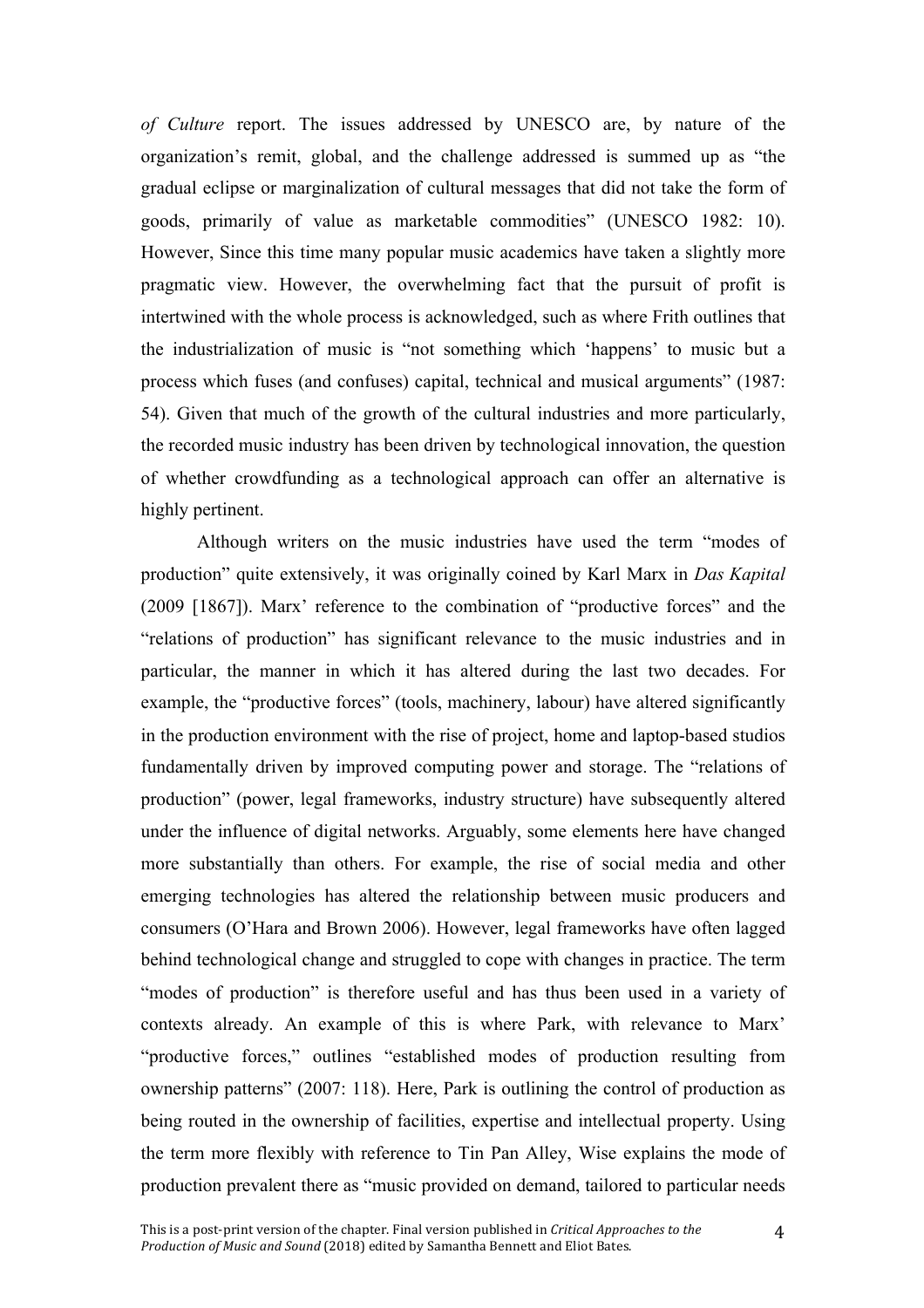in a thoroughly professional, business-like manner" (2012: 502). Somewhat own careers and to promote themselves directly to the consumer" (2013: 39). The differently, referring to music routed in a specific locale (that of North Queensland and Torres Strait), Salisbury notes that whereas in the past music performers were at the mercy of industry gatekeepers, "in the current climate the 'new modes' of production have allowed Aboriginal and Torres Strait artists to take control over their term "new modes" here seems to suggest a co-existence with established models wherein being able to promote directly to consumers can overcome the issues to which, for example UNESCO (1982) make reference to.

 (2013). It does this with a focus on US and Western Europe though – it must be noted example) a totally different picture to explore (Shepherd 2003: 639). So whilst "new" Whilst much academic focus is still on the production of a recorded artefact which the economy" (2005: 183). Notably though, much has changed with technology since media" (2013: 67). This chapter deliberately uses the term "alternative modes of production" to imply that it goes beyond the "new" modes of production referred to by Salisbury that issues such as poverty and rife cassette piracy make territories (such as Africa, for modes encompass the use of emergent technology to promote and distribute directly to the consumer, crowdfunding has the potential for a much deeper impact that challenges the very assumptions and practice routed in the sound recording era. music consumer pays for, the producer of music or sound can now deliver a whole series of auditory experiences to a listener, who in return can provide a whole series of valued activities not necessarily limited to the allocation of funds. The term also plays deliberately into the challenges for production in an age of globalization. On this subject, and with reference to the effect of increased company mergers and concentration in production generally (not particularly music or media), Scholte notes that "Alternative modes of production have arguably never been as weak in the world then, including the rise of crowdfunding. However, in a more recent reference to how corporatism has pseudo-humanised popular media in order to control copyright, Cvetkovski notes, "There is little room for alternative modes of production in popular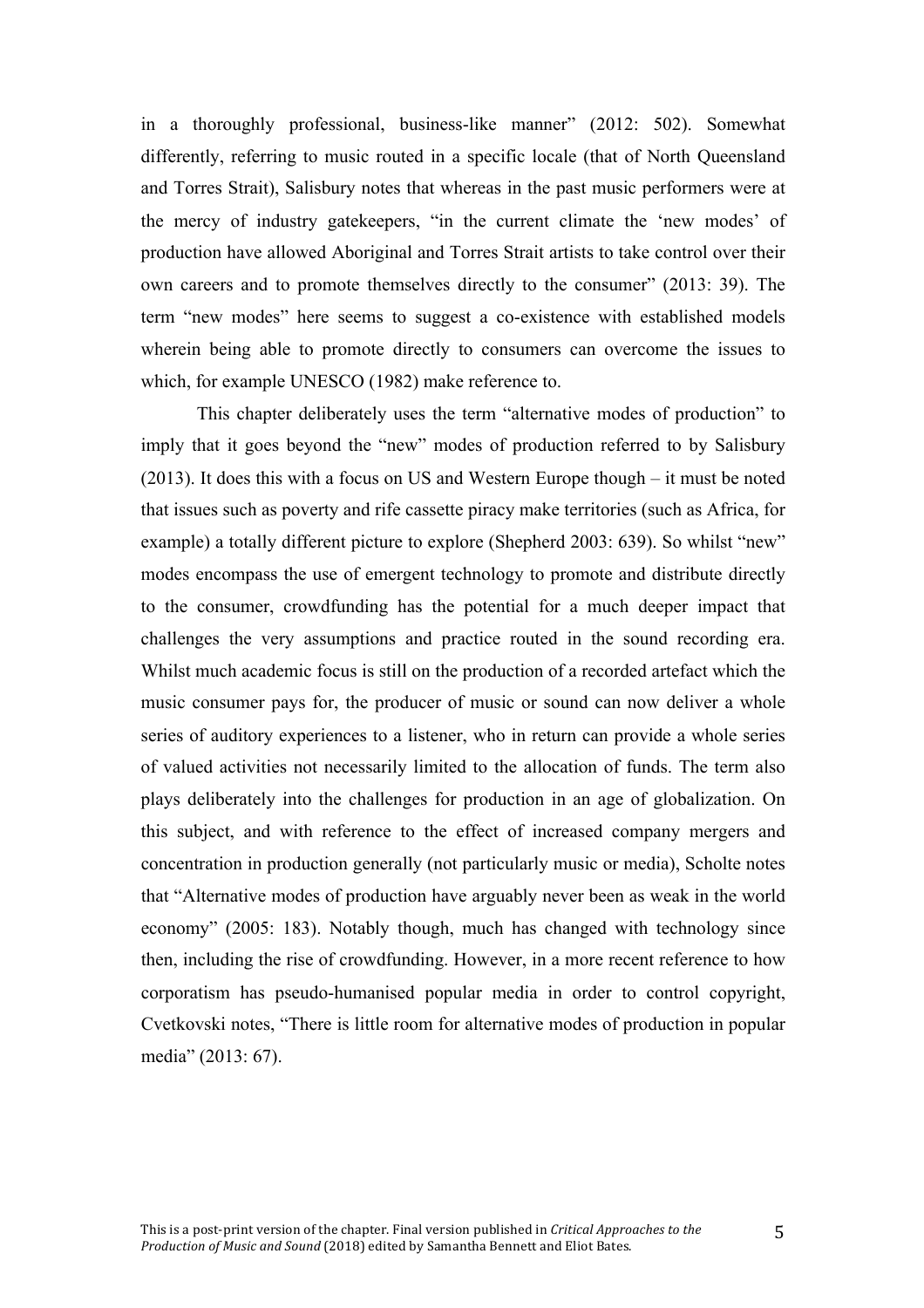## **The immediate attractions of crowdfunding**

 The pivotal attraction of crowdfunding is that the producer can connect directly with their audience (and potential backer), as the cultural intermediary (Bourdieu 1984) is taken out of the equation. This means that, first and foremost, the producer need not go through the time-consuming (and often unsuccessful) process of trying to secure a commercial arrangement with, say, a record company. Just in terms of time and effort, this can seem attractive. However, it may also be attractive from a philosophical standpoint, particularly if the producer, with an "alternative" take on their own creative output, dislikes the commercial orientation of major record companies. generally) has done little to help the music industry's poor reputation for developing creativity. Although crowdfunding is often thought of as an aspirants' route to market, in fact, many music practitioners who have had prior commercial contracts use it after base or network through social media (though such a fan base may have been supported by prior commercial partners). Secondly and related to this is the low quality threshold which exists with crowdfunding. With the established model, there are commonly accepted approaches to pitching a potential product to say, a record company, that are set by professionals in that field (Ursell 2006), and this involves cost and time. In fact, as the recorded music industry has been more challenged by the shifting sands of technology, its attitude to taking risks has worsened. As Negus (1992: 40) notes, decision makers want to see product that is already proven in the market – and the cost of this "proving" falls with the producer. With crowdfunding there is no such threshold of quality, so whilst crowdfunding platforms do vet projects for suitability, this is a fairly broad approach checking for issues of legality and possible ethics. Given that crowdfunding platforms are themselves dependent upon driving traffic to their sites, even risky or edgy projects with no hope of being funded can be attractive – this is often part of the marketing message to potential project initiators. The quality threshold and associated cost is therefore low. Thirdly, and related to the first point, is being able to retain greater control with the creative work. In a commercial relationship with a record company, the producer has to surrender Continued consolidation of ownership of record companies (and indeed media previous (sometimes disappointing) contractual arrangements. An established producer or practitioner may also be attracted by the opportunity to leverage their fan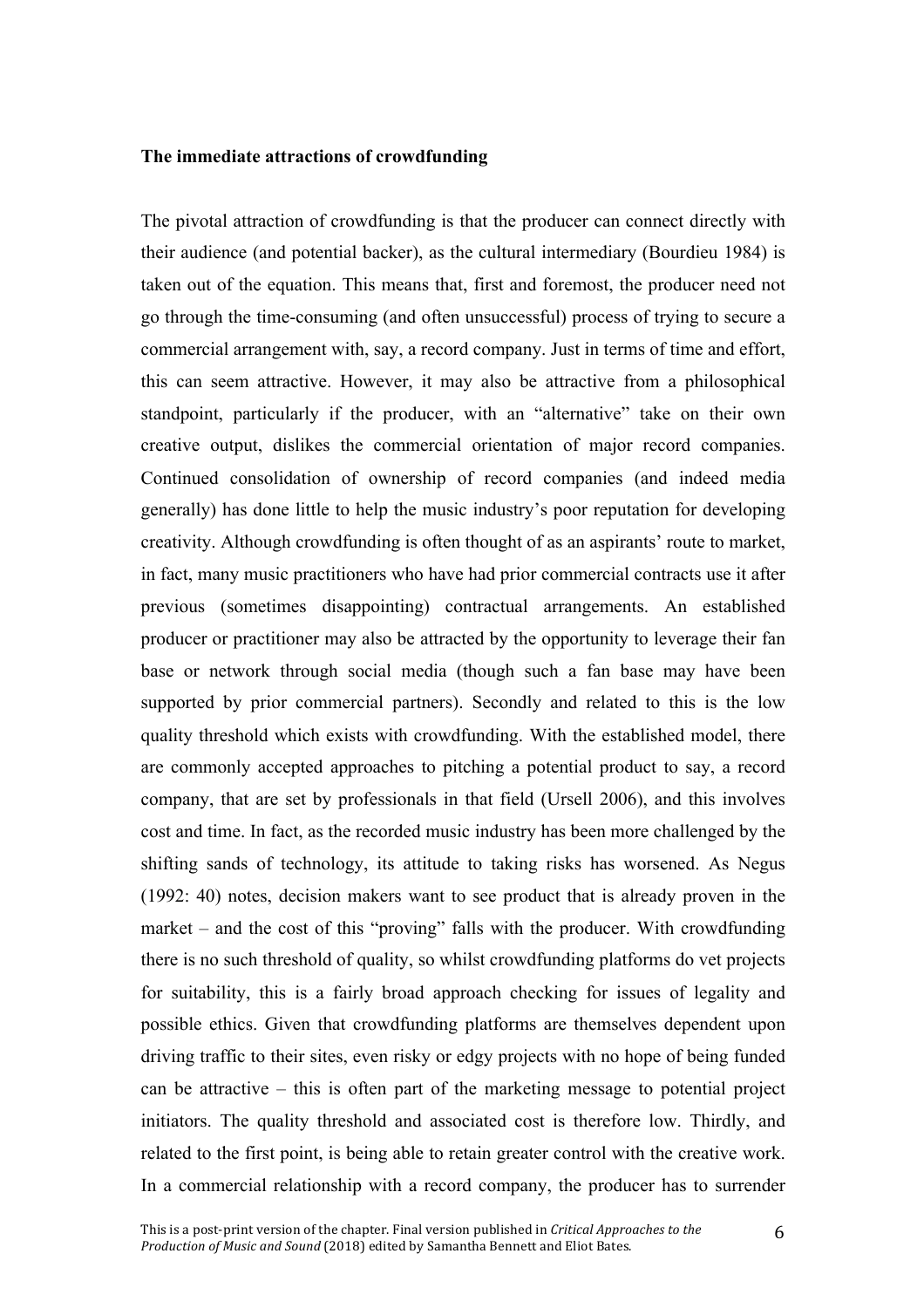legal and creative control of their work to the record company in return for the financial support to produce work. The more creative and independently minded a producer is, the more likely that this will be a problem particularly given the issues of homogenization highlighted earlier. Lastly, a crowdfunded project means that the producer retains more of the revenue. In contrast to the typical figures discussed earlier, crowdfunding platforms generally take between 5% and 10% of the funds if the project is successfully funded. The crowdfunding producer therefore gets more of the revenue, and also has control over how it is spent.

 Against this backdrop, the potential of crowdfunding to significantly shift practice for producers into an "alternative mode" cannot be underestimated. However, much of the thinking behind its appropriation is understandably grounded in the era of recorded music. The following sections therefore outline four elements necessary of consideration to maximize the opportunity for crowdfunding to support an alternative mode of production.

# **A considered rationale**

 The barriers to entry to the economically rewarding part of the recorded music industry are high. Furthermore, even once a practitioner gains some sort of commercial contract, success is far from guaranteed. In reality, according to Frith, 90% of records make a loss (2001: 33), whilst according to Kretschmer, 10% of records released account for 90% of turnover for labels (2001: 425). Indeed, it is no accident that crowdfunded music projects have grown in a time when signings to record labels have declined. One such example of an established practitioner's success in the form of Amanda Palmer is discussed by Potts (2012). The fact that Amanda Palmer had been in prior commercial relationships with Roadrunner Records (of which Warner Music Group have held a majority stake since 2008) is often ignored. The pivotal point for Palmer came when Roadrunner Records asked that a and her fans rallying against Roadrunner Records, from whose contract she was against the record company is referred to by Potts (2012) as resistance to, or outright rejection of "cultural norms" – collectively, they reacted to the record company's video be re-edited to change her appearance. The ensuing backlash involved Palmer eventually released. The manner in which Palmer and her fans worked together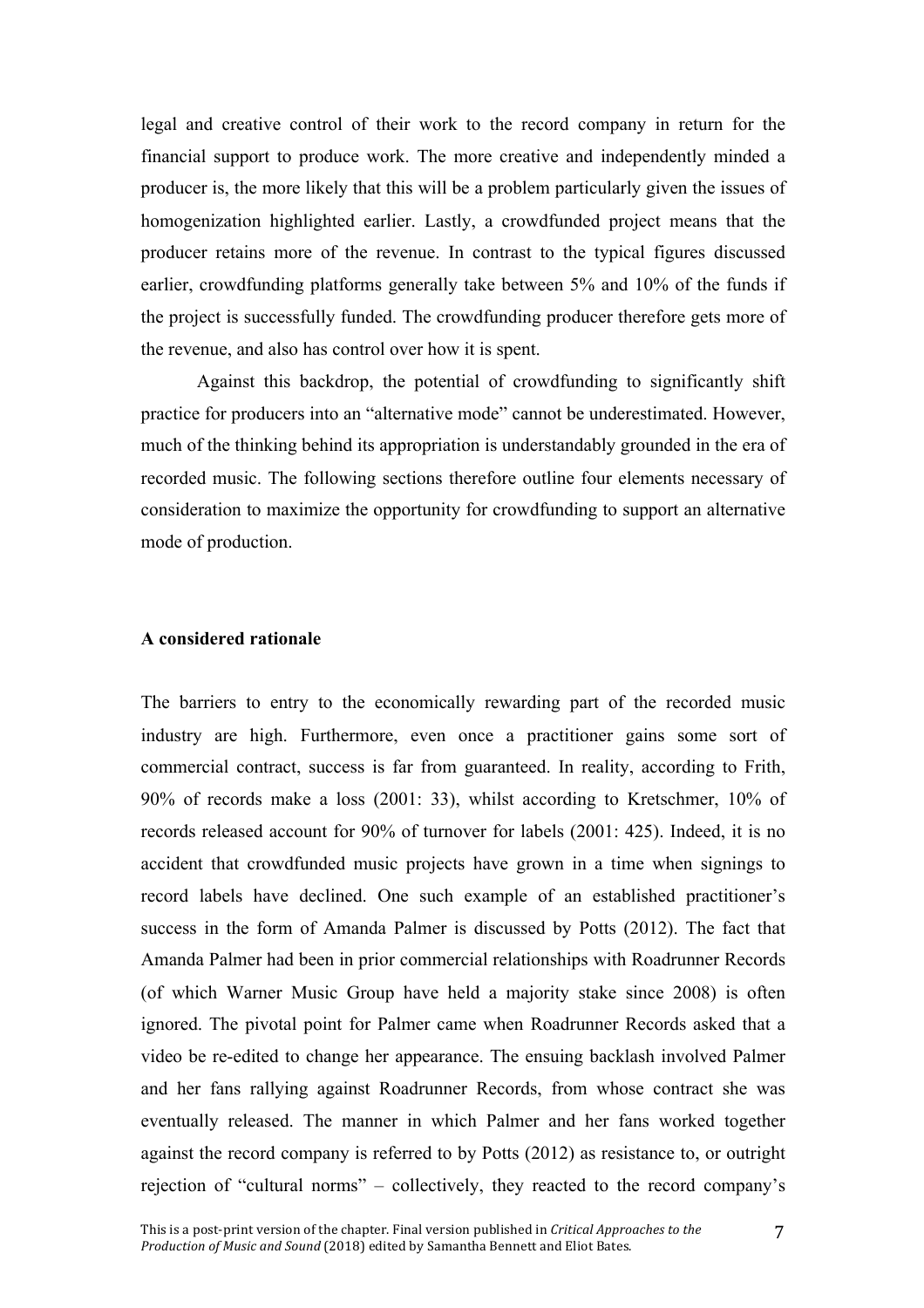control of the creative product. In Palmer's case, the end result was her being released from her contract with Roadrunner Records, and secondarily the opportunity to launch an independent career funded in part by crowdfunding.

 The problem with this motivation, and why it may not always end so well, is that it is largely "reactionary," stemming from frustration with established ways of working A&R has two main functions – deciding what artists to contract, and deciding how resources (financial and personnel) are used in the development of their music and image (Negus 1992: 48). Deciding to use crowdfunding from a reactionary stance is therefore a decision that the A&R function can be better exercised for the benefit of the producer by the producer themselves. However, this shows an under-appreciation of both the depth and breadth of A&R. For example, in terms of depth, the A&R function takes many decisions such as where to record, what to record, what personnel to involve, contractual terms and so forth. All of these choices involve time and expertise in a bid to maximize economic and critical results. Whilst an established artist or producer may have some of these skills, an aspirant music creator at an early stage of their career (when they are most in need of this expertise) is likely to be deficient in this aspect. Furthermore, the breadth of A&R is just as easily underestimated and underappreciated whereas in actual fact, as Negus (2002: 506) notes, even functions such as accounting and business affairs contribute to A&R. So, the manner in which the recording process needs to be supported with financial management, marketing, promotion, and project management is important but often particularly in Artist and Repertoire (A&R) functions. In managing music output, overlooked.

 The issue is, that where there is frustration with other methods, crowdfunding offers an alternative where the barriers to entry are low. However, the typical work traditionally undertaken by A&R still needs to be addressed, and indeed the success of any project is highly dependent upon such work. As evidence of this, whilst there Mollick (2014) notes, the greater the preparedness (as a reflection of quality) of a project, the more likely it is to be funded. In choosing to use crowdfunding as an alternative mode of production then, the producer needs to have a clear rationale for doing so based upon the fact that they have the expertise to undertake the necessary seems to be no quality threshold for setting up a crowdfunding project, in fact, as work.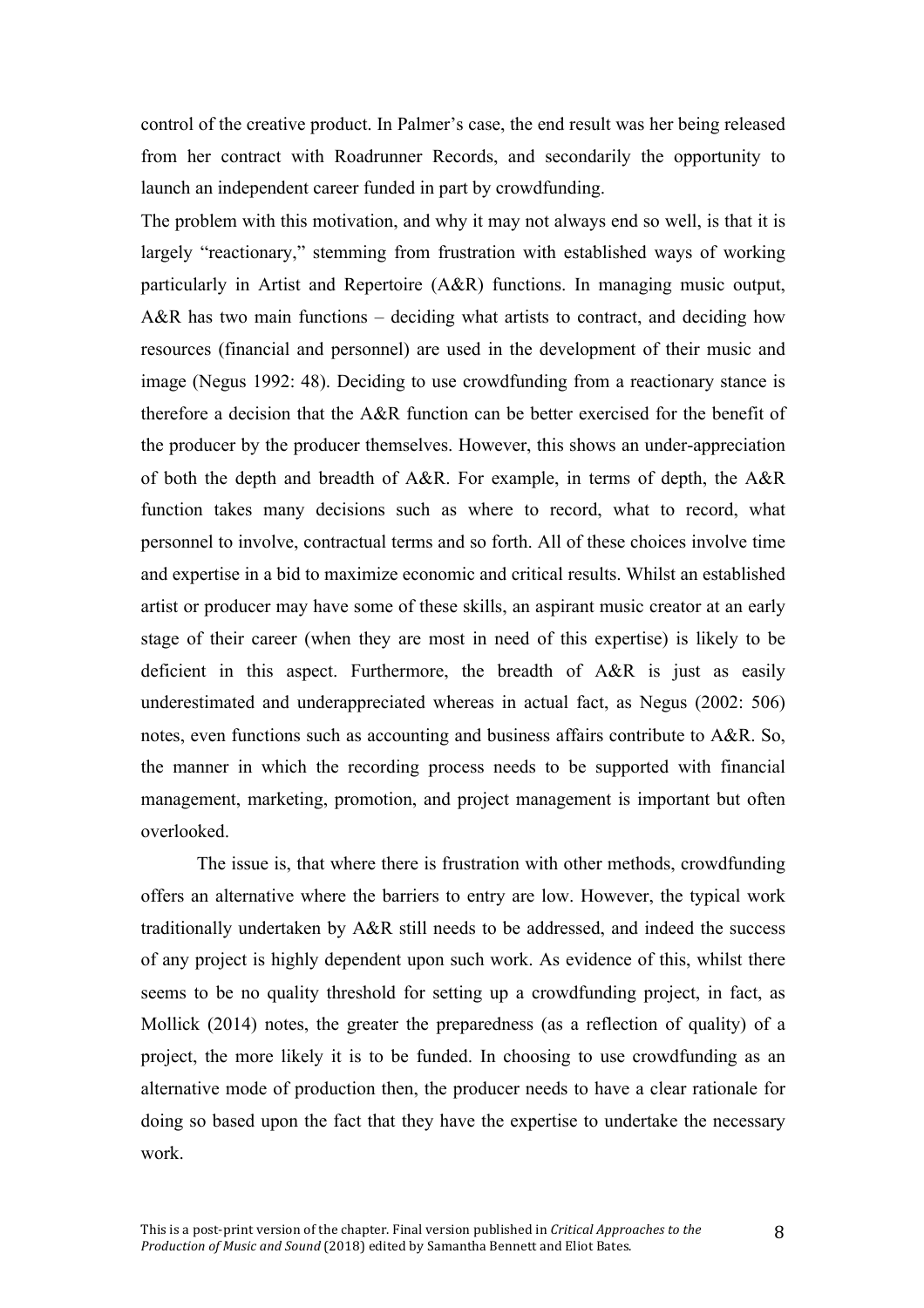#### **Ignore the record company model**

risk from which they subsequently benefit. Given the prior discussions, it would be easy to think of crowdfunding as an alternative where the crowdfunding producer becomes the record company. The reality is, however, far more complex. In fact, D'Amato (2009) argues that it is the crowdfunding platforms, which are in many ways like labels in disguise. The key difference is that the crowdfunding platforms are not risking their own money but rather, risking that of the funders. The fact that the platforms put little effort into unsuccessful projects but take revenue from those projects that are successful is remarkably familiar. Additionally, when platforms host unsuccessful projects which drive traffic to their site, and build awareness of their brand, they are in fact, offloading research, development and promotional work to others. This is again very similar to the way in which record companies traditionally allowed others to take on

Given that crowdfunding producers often use the medium because they can retain ownership and control of the works, it is perhaps understandable that they think of themselves rather than the platform as most like a record company. So, although the emergence of disruptive technology (digital networks, participatory platforms) would seem to have totally undermined this model (in the same way that technology created it in the first place), crowdfunding producers lack either the will or foresight to think differently. Decades of recorded music practice may well have led to entrenched ways of thinking about intellectual property, its management and exploitation. The problem is that whilst the producer may now have more control, it is actually over a more limited set of options. For example, whilst a record company maintains established commercial relationships with, say, labels in other territories who can release and promote recordings under license and film/television companies to whom they can give synchronisation licenses, the crowdfunding producer has no such access to this infrastructure. Nor do they have the expertise to do the complex work usually routinely undertaken by a record company to exploit and manage intellectual property.

In reality then, though the producer retains much of the choice that a record company held due to ownership of works, they need to think and act quite differently.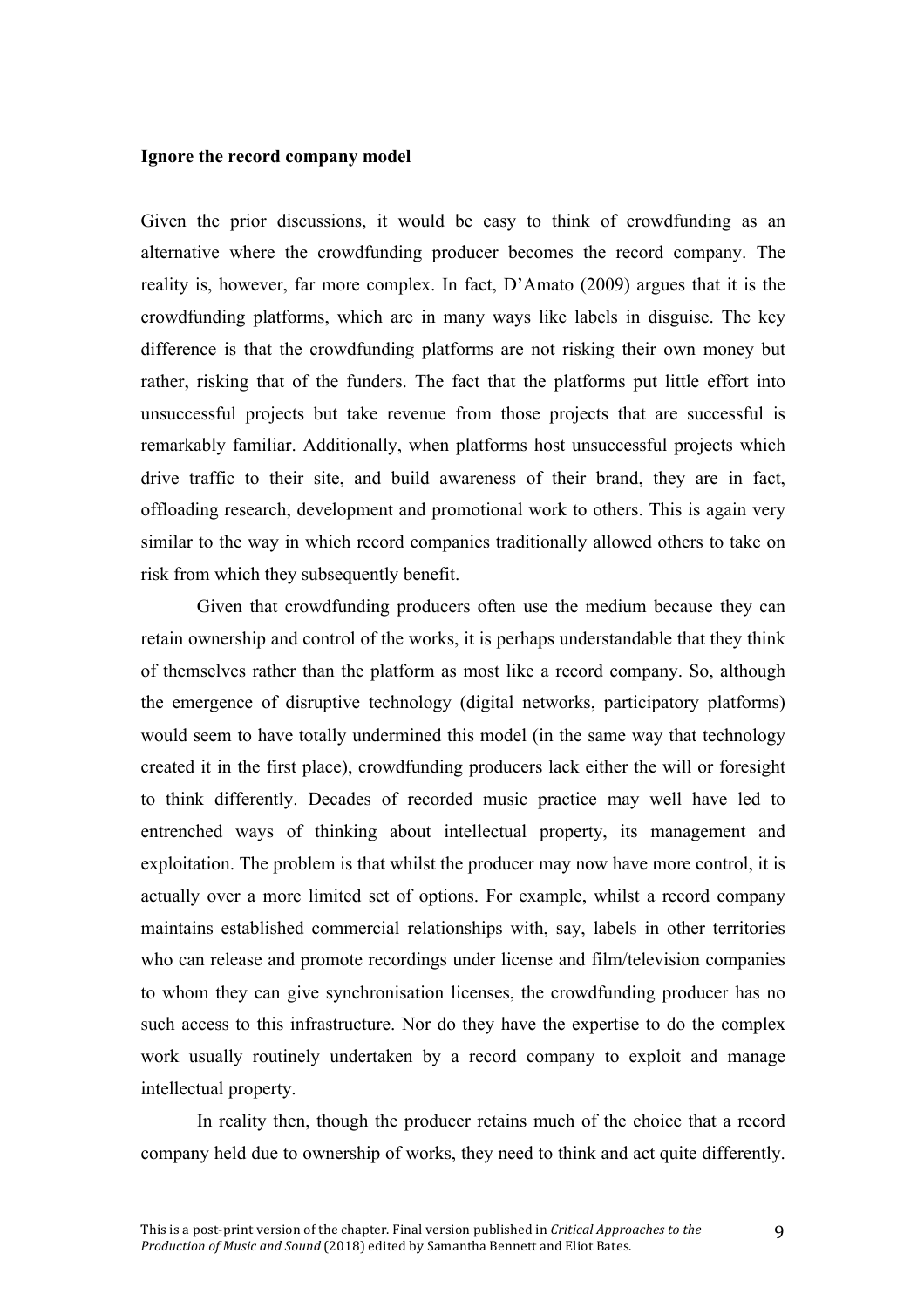Whereas the "new mode" of production outlined by Salisbury (2013) suggests some movement, an "alternative mode of production" can, and needs to change more.

#### **Anticipate supporter motivations**

 Understanding customer motivations is obviously fundamental to the approach of any business. Music taste is clearly very difficult to predict though, as the music industry's low proportion of recording artists who make a return on the investment attests to. Despite best efforts, commercial success still seems a game largely of chance. If being able to predict what music consumers will buy based upon decades of experience is a tricky proposition, crowdfunding is fraught with even more unknowns, with its geographically and culturally diverse set of possible funders.

 The fundamental issue with crowdfunding though is that the potential funder of a project is not a music consumer. They are not buying a music product – instead, they are committing funds to a project yet to happen for which they will get an experiential return. On this point, the work of Gerber and Hui (2013: 8) is pertinent. In their work, the four main motivations for funders are: collecting rewards, helping others, being part of a community and supporting a cause. "Collecting rewards" means receiving some kind of experience, acknowledgement or artefact, whilst "helping others" reflects a more philanthropic approach to supporting those with which supporters have a particular connection. Being "part of a community" reflects the motivation to be involved in the work of a select group whilst "supporting a cause" reflects backing a project that resonates with supporters' values and ties in with issues of personal identity (or identity to which they aspire). This starts to show how the "alternative mode of production" could work for a producer of music or sound, though thinking how the "offering" can address these complex motivations is clearly a challenge. Importantly, though, the crowdfunding producer does now have the tools and the flexibility (through ownership and control) to propose a project which addresses funders' rather than music consumers' motivations. which addresses funders' rather than music consumers' motivations.<br>Given the general lack of research into the motivations of project supporters

 and particularly for music, uses and gratifications theory has considerable theoretical potential. Uses and gratifications theory is an approach to examining and understanding how people use media actively to satisfy defined personal needs. It is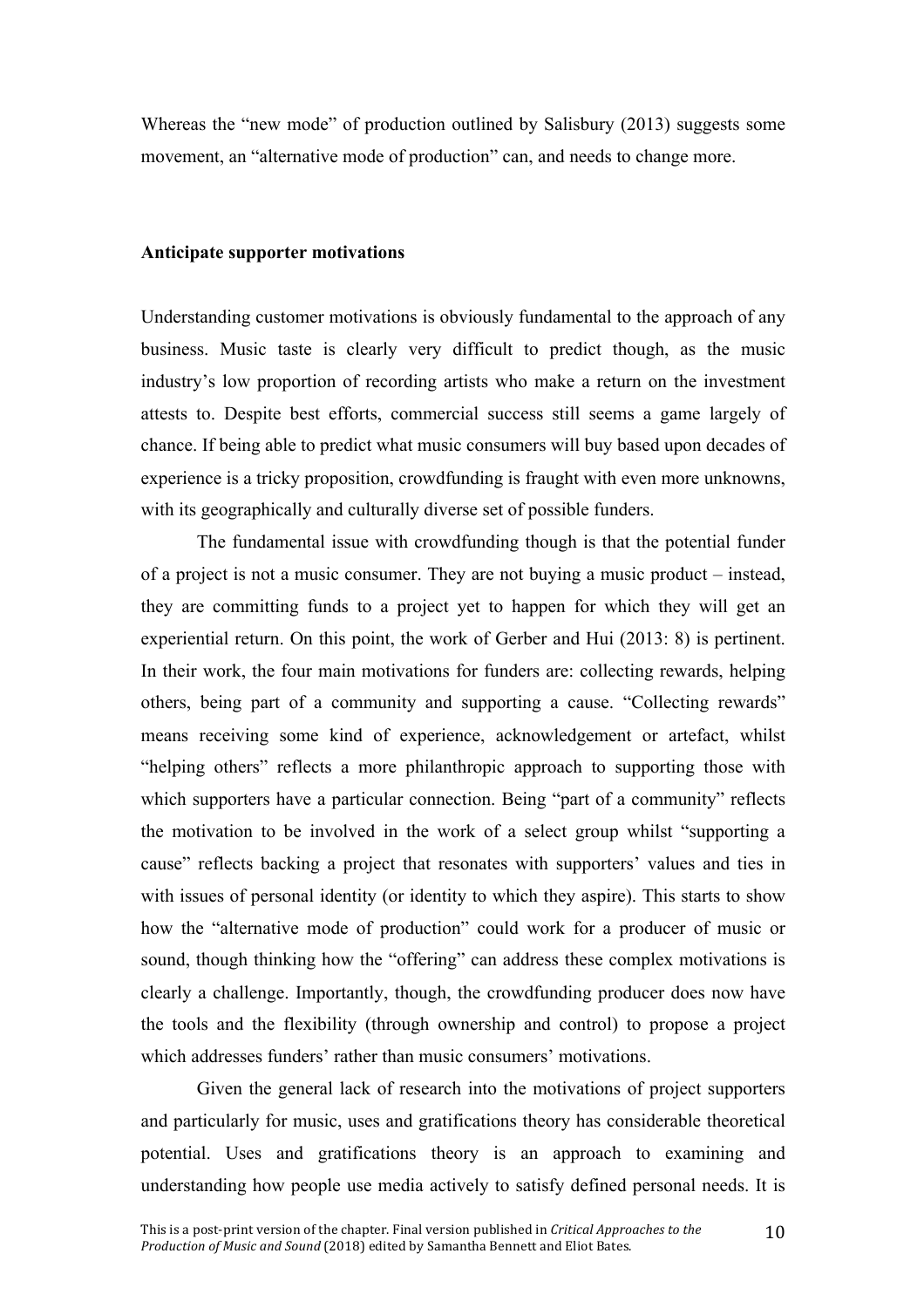relevant to crowdfunding because in taking the decision to make a contribution in exchange for reward, the crowdfunding project supporter engages deeply with social media. The theory has already been applied to social media engagement (Leung 2013), Internet use (LaRose et al 2001; Ruggeiro 2000) and furthermore, music listening (Lonsdale and North 2010).

 The majority of research into uses and gratifications theory is based upon McQuail, Blumer and Brown's (1972) original work, which states that media use falls into four categories: (i) surveillance (keeping up with what's going on in the world), (ii) personal identity (who the user is), (iii) personal relationships (interaction with others) and (iv) diversion (the need for escapism or entertainment). A participant may use crowdfunding to stay engaged with developments in new music online (surveillance), as a means to express their sense of self and purpose (identity), as a way to be part of a community (personal relationships), as a means of escape from their usual life (diversion) or any combination of these. Much of this reflects the findings of Gerber and Hui (2013) outlined earlier. Similarly, in relation to music listening, Lonsdale and North's research notes primary motivations being related to of secondary importance (2010: 131). Engaging with crowdfunding would alter this surveillance more to the fore. In fact, it could be argued that crowdfunding is actually an extension of uses and gratifications theory because it allows users to decide on distraction, with interpersonal relationships, personal identity and surveillance being balance, potentially bringing interpersonal relationships, personal identity and other people's media experience.

 These, admittedly limited areas of research underline how the producer interested in an alternative mode of production needs to anticipate supporter motivations as being very different to those of a music consumer. Whilst building an offering that ties in with these motivations may not be immediately obvious, the freedom and control that the producer has can enable them to do so in a manner not previously possible.

#### **Active engagement with participants**

 Crowdfunding involves a new proximity of relationship between the music producer and the audience more akin to the situation prior to the era of sound recording. The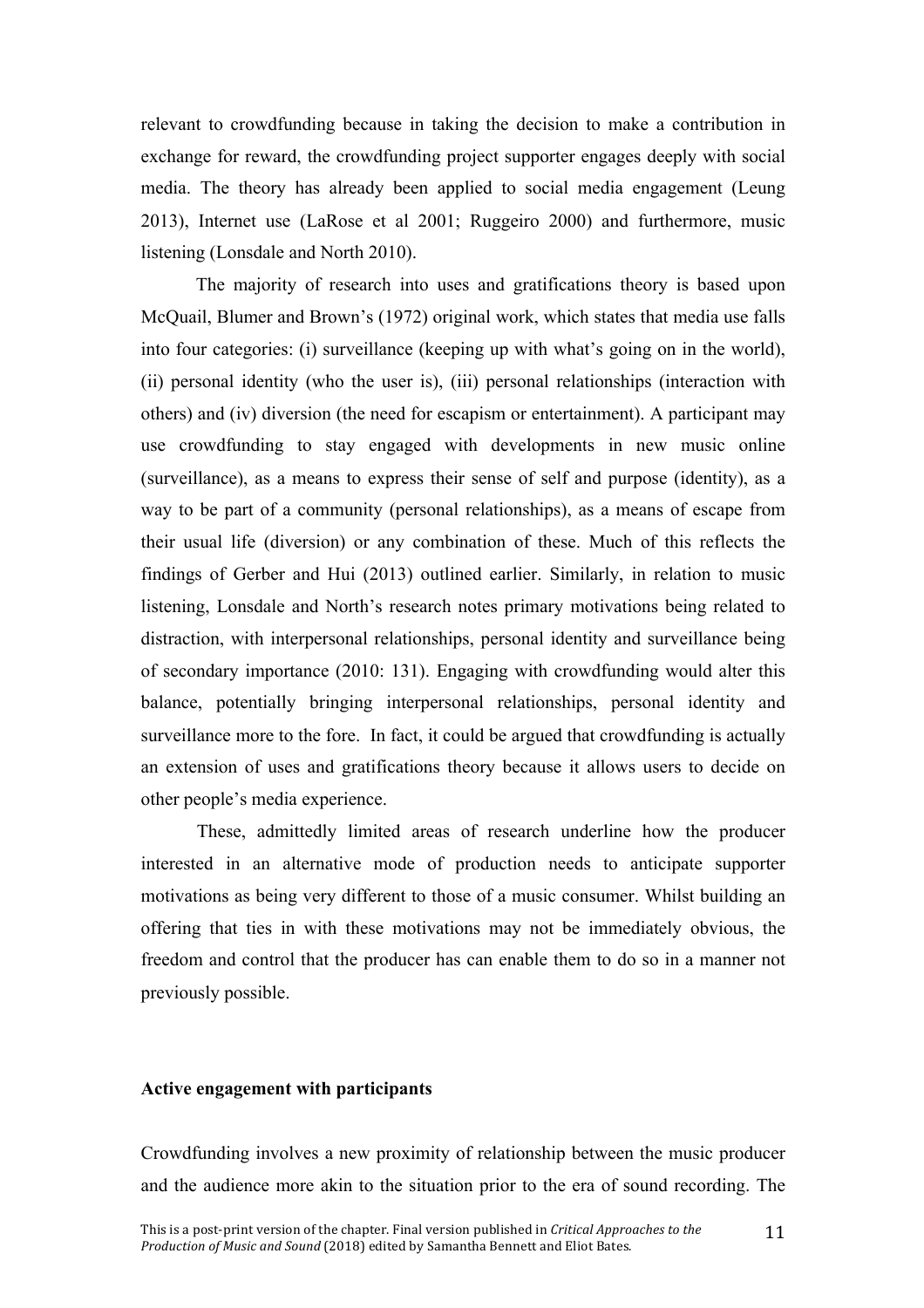mechanism of the recorded music industry and cultural intermediaries seem, on the surface at least, to have disappeared. This newly proximate relationship presents an opportunity to engage more actively than before, bearing in mind the complex motivations of potential participants.

 Given the fact that much of the appeal of crowdfunding centers on creative control, the benefits of engaging with participants actively, and potentially relinquishing some of that control, may not be immediately obvious. In examining the concept of control two examples from the world of film are relevant. The first is that of the Pottermore Platform and specifically how a fan, Heather Lawver, developed a web-based fictional school newspaper called the The Daily Prophet. Rather than valuing and engaging with this fan participation, Warner Brothers took legal action, viewing it as copyright infringement. By responding in this way, as Gallio and Martina note, "this case doesn't bring any innovation: it is, in fact, a missed opportunity to re-think the idea of the ownership of the contents, since the immersive experience controlled by the powers-that-be is separated from the space that the fan is given within the same world" (2012: 2). Gallio and Martina compare this with the example of Star Wars Uncut where fans created a complete new film by submitting and editing a series of fifteen-second clips. The copyright owners, LucasFilm clearly had a case for legal action, however in this case took a more relaxed view which resulted in what Gallio and Martina call "a clear example of a successful dialogue between media corporation and fan bases" (2012: 3). As a result, the film went on to be nominated for an Emmy Award in the Interactive Media category. These two contrasting examples show how producers can choose to use the creative efforts of fans constructively or not.

 Involving customers as participants in the process of product development is not totally new. The literature in service marketing has for some time highlighted the customer's role in service provision (Zeithaml 1981; Murray 1991; Blazevic and Lievens 2008). Crowdfunding furthers this concept of getting the supporter to help form the offering, based on the notion that their expertise and input will produce a better result. This also ties into research around "lead-user" theory such as that of von Hippel (1986) and von Hippel and Katz (2002). These works note that "lead-users" can successfully anticipate needs and new innovations months and years before the marketplace. It follows therefore that involving such active and useful backers more closely should be constructive.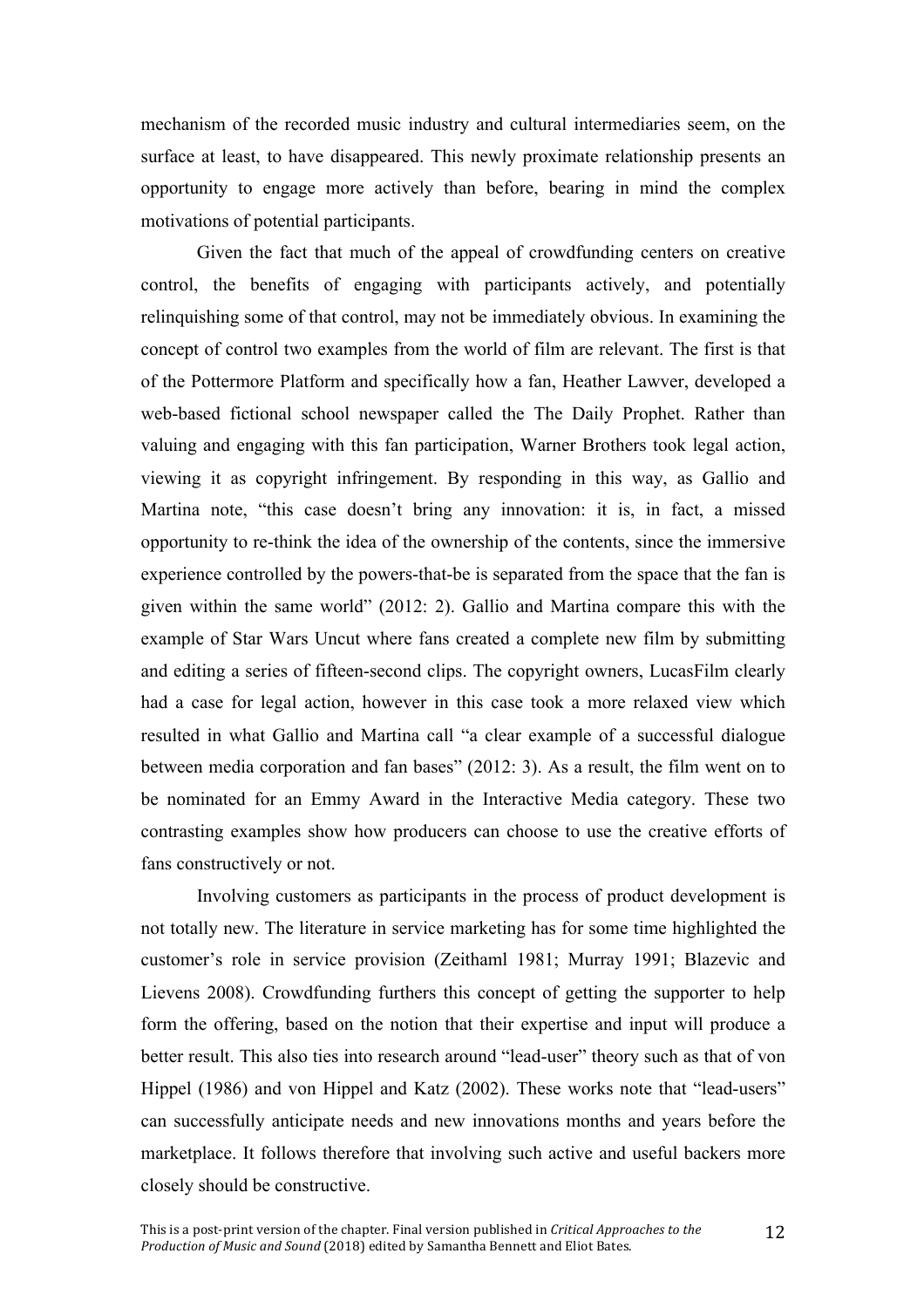As noted earlier, the lower cost tools now available to many have changed the "productive forces," and new digital network connections have changed the "relations of production." Participants can therefore be involved in projects in novel and interactive ways that can bring additional value to the project, and provide them with a novel experience. This ties in with Benkler's argument that commons-based peer production is a viable alternative to capitalist production where inputs and outputs are freely shared (2006: 62, 146). While crowdfunding does not strictly adhere to the ideals of commons-based peer production (particularly as many crowdfunding producers wish to retain and exploit copyright), crowdfunding does draw on the "wealth of networks" concept to produce a range of outputs such as experience and community that are over and beyond surplus capital. Similarly, facilitating the active and creative engagement of participants also draws on concepts explored by Lessig (2008: 89-94). Where Lessig defines the "established model" referred to here as an example of a "read-only" culture, involving participants reciprocally means a "read/write" culture. Lessig notes that the commercial economy and the sharing economy can co-exist, in for example the hybrids of "community spaces," "collaboration spaces" and "communities." As Lessig notes, "A hybrid that respects the rights of the creator – both the original creator and the remixer – is more likely to survive than the one that doesn't" (2008: 246).

 The producer engaging in an alternative mode of production therefore needs to facilitate active engagement routed in the new proximity with the funder. By embracing lower production costs, the participant can be involved in new ways that deliver value both to the project, and to the participant themselves.

## **Summary**

 In summary, this chapter has examined the relationship between crowdfunding as an "alternative" funding stream and "alternative modes of production." It has shown that beyond the "new" modes of production, an "alternative mode of production" now exists based upon the fundamental shift of emerging technology. Not only can the producer adopt new ways to promote and distribute recordings to listeners, those listeners can fund their work, give them ideas and even co-create with them. The "alternative mode" is therefore more reciprocal, more proximate and more innovative.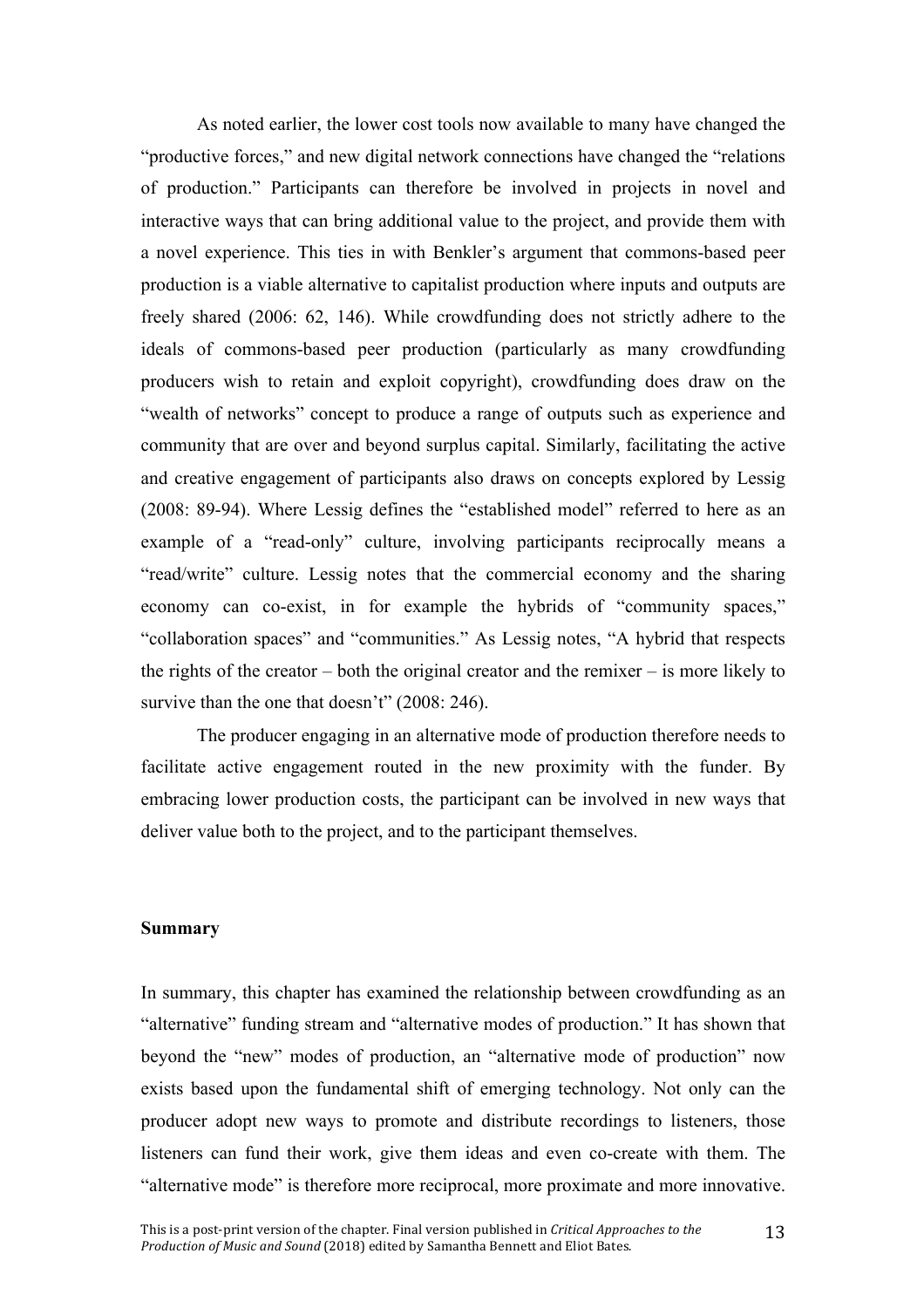This is a significant shift for the producer of music and sound. Whereas the role of music producer is established, it is still routed in the practice and approach of one hundred years of recorded music. Instead, it would now perhaps be better to use the term "Sound Producer" – that is, someone who ultimately co-ordinates an auditory experience for a listener. The capture of that event in a recorded form need not be the case though – it could be a live event, mediated online, it could be interactive or any number of variations.

 Herein lies the potential of a true "alternative mode of production" involving crowdfunding. Rather than the funding, ideas and control coming from the recorded music industry, these elements come from the community of participants with whom there is proximity and shared "alternative" values. As this chapter has shown however, this can only work through careful consideration of the four elements discussed. Firstly, a project needs to have a considered rationale taking into account the need to address work traditionally undertaken by A&R. So although the interface between producer and audience has changed, many activities such as deciding what material to develop and how resources are used remain necessary. Secondly, the existing record company model needs to be ignored and replaced with a fresh approach. Whilst the crowdfunding producer does not have the capability to act as a record company, they do have the newfound control and flexibility to act in innovative ways that a record company could not. Thirdly, supporter motivations need to be anticipated bearing in mind that they are not music consumers. Instead, the complex motivations explored here suggest that the producer has considerable potential to entice likely supporters in new ways. Lastly, active engagement with participants needs to take place in order to build novel new sound experiences that bring value to supporter and producer.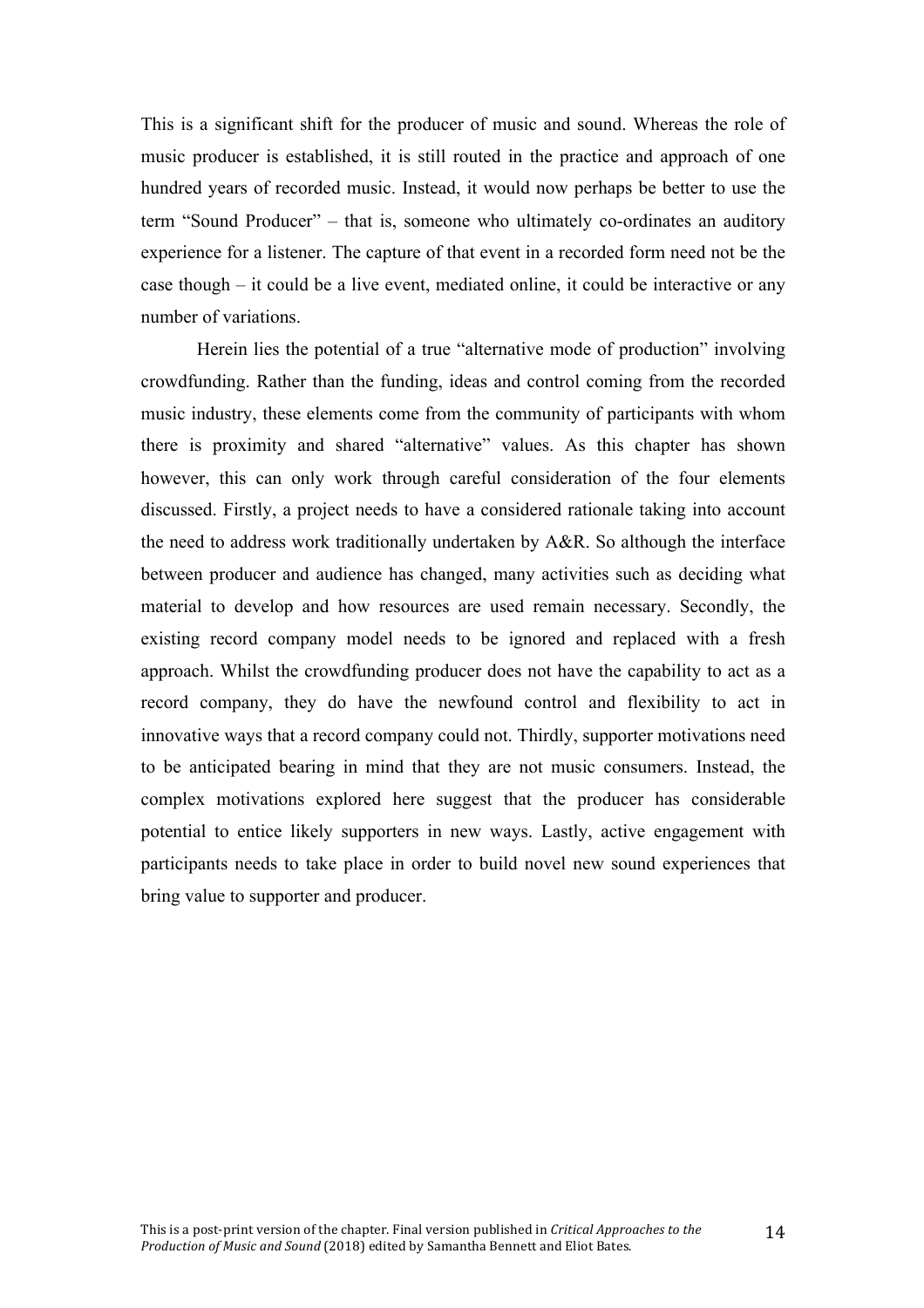### **Bibliography**

 Adorno, Theodore W. and Horkheimer, Max. 2002 [1944]. *Dialectic of Enlightenment,* Stanford: Stanford University Press.

Benkler, Yochai. 2006. *The Wealth of Networks*. New Haven: Yale University Press.

- Blazevic, Vera and Lievens, Annouk. 2008. "Managing Innovation Through Customer Coproduced Knowledge In Electronic Services: An Exploratory Study." *Journal of the Academy of Marketing Science* 36 (1): 138-51.
- Bourdieu, Pierre. 1984. *Distinction A Social Critique of the Judgement of Taste.*  London: Routledge.
- Cvetkovski, Trajce. 2013. *Copyright and Popular Media: Liberal Villains and Technological Change.* New York: Palgrave Macmillan.
- Crowdfunding Or P2P Finance." *IASPM 15th Biennial International*  D'Amato, Francesco. 2009. "Money For What? An Exploration in Music *Conference Proceedings.* Liverpool: IASPM.
- Frith, Simon. 1987. "The Industrialization of Popular Music." In *Popular Music and Communication,* edited by James Lull, 53-77. Newbury Park, CA: Sage.
- Frith, Simon. 2001. "The Popular Music Industry." In *The Cambridge Companion to Popular Music,* edited by Simon Frith, Will Straw and John Street, 11-23. Cambridge: Polity.
- Gallio, Nicolò and Martina, Marta. 2012. "The Crowd Strikes Back. Crowdfunding and the Changes of Intellectual Property." Paper presented at the  $20<sup>th</sup>$ International Film Studies Conference. March 12-21, Udine, Italy.
- Gerber, Elizabeth and Hui, Julie. 2013. "Crowdfunding: Motivations and Deterrents for Participation," *ACM Transaction on Computer-Human Interaction* 20 (6): 1-37.
- Hull, Geoffrey. 2004. *The Recording Industry.* London: Taylor and Francis.
- International Federation of the Phonographic Industry. 2016. *Investing in Music.*  London: IFPI.
- Kretschmer, Martin, Klimis, George. and Wallis, Roger. 2001. "Music in Electronic  Markets: An Empirical Study." *New Media and Society* 3 (4): 417-441.
- LaRose, Robert, Mastro, Dana and Eastin, Matthew S. 2001. "Understanding Internet Usage: A Social-Cognitive Approach to Uses and Gratifications." *Social Science Computer Review* 19 (4): 395-413.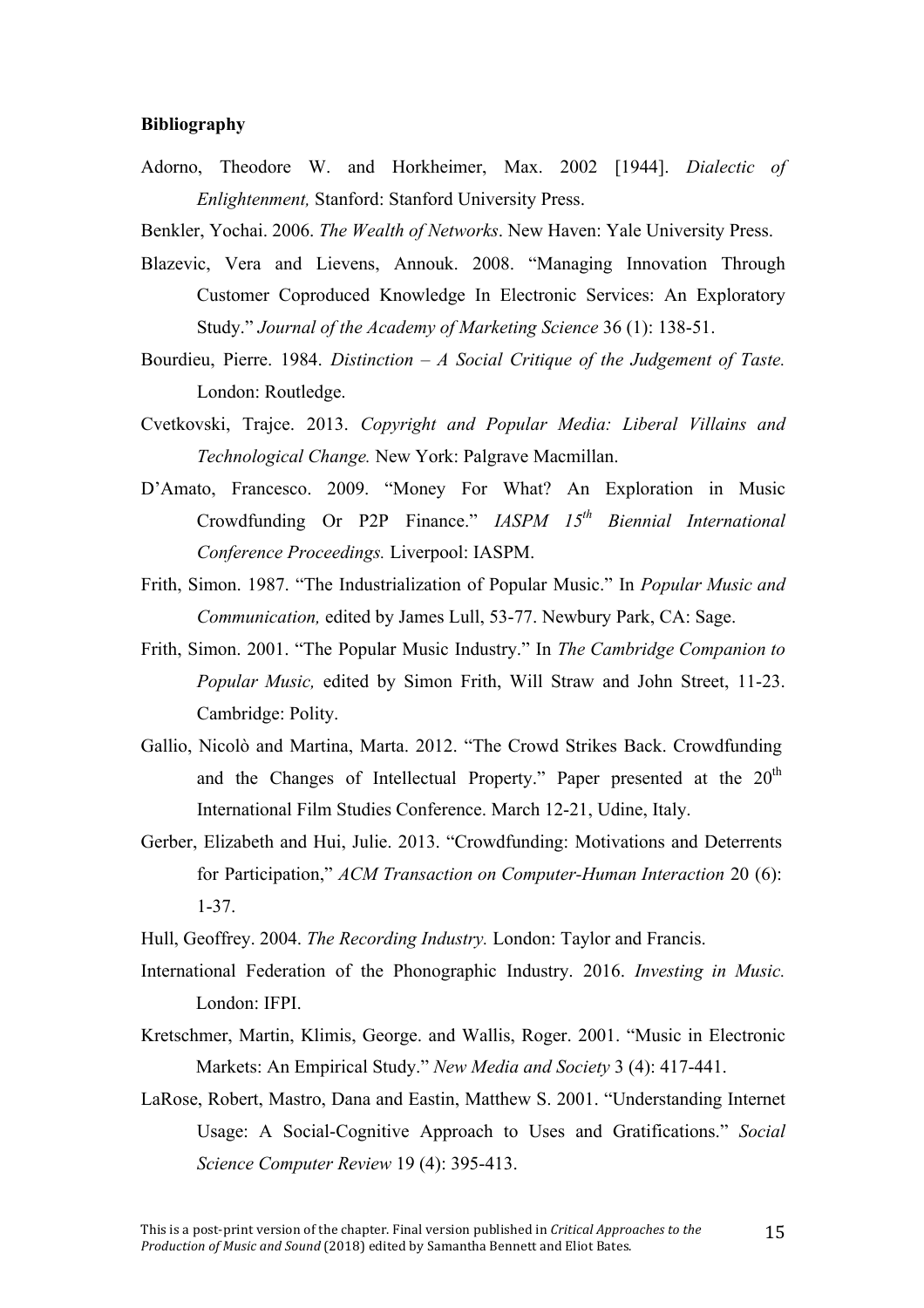- Lessig, Laurence. 2008. Remix: Making Art and Commerce Thrive in the Hybrid *Economy.* London: Bloomsbury.
- Leung, Louis. 2013. "Generational Differences in Content Generation in Social Media: The Roles of the Gratifications Sought and of Narcissism." *Computers in Human Behavior* 29 (3): 997–1006.
- Lonsdale, Adam J. and North, Adrian C. 2010. "Why Do We Listen To Music? A Uses And Gratifications Analysis." *British Journal of Psychology* 102 (1): 108-134.
- Marx, Karl. 2009 [1867]. *Das Kapital.* Washington: Regnery Publishing.
- Massolution. 2012. *Crowdfunding Industry Report.* Los Angeles: Massolution.
- McQuail, Denis, Blumler, Jay and Brown, Joseph. 1972. "The Television Audience:  A Revised Perspective." In *Sociology of Mass Communication,* edited by Denis McQuail, 135-65. Harmondsworth: Penguin.
- Mollick, Ethan. 2014. "The Dynamics of Crowdfunding: An Exploratory Study." *Journal of Business Venturing* 29 (1): 1-16.
- Murray, Keith B. 1991. "A Test Of Services Marketing Theory: Consumer Information Acquisition Activities." *Journal of Marketing* 55 (1): 10-26.
- Negus, Keith. 1992. *Producing Pop.* New York: Routledge.
- Negus, Keith. 2002. "The Work of Cultural Intermediaries and the Enduring Distance between Production and Consumption." *Cultural Studies* 16 (4): 501-515.
- O'Hara, Kenton and Brown, Barry. 2006. *Consuming Music Together: Social and Collaborative Aspects of Music Consumption Technologies.* Dordrecht: Springer.
- Park, David J. 2007. *Conglomerate Rock: The Music Industry's Quest to Divide Music and Conquer Wallets*. New York: Lexington.
- Ruggeiro, Thomas E. 2000. "Uses and Gratifications Theory in the  $21<sup>st</sup>$  Century." *Mass Communication and Society* 3 (1): 3-37.
- Passman, Donald S. 2009. *All You Need To Know About The Music Business.*  London: Penguin.
- Potts, Lisa. 2012. "Amanda Palmer and the #LOFNOTC: How Online Fan Participation Is Rewriting Music Labels." *Participations: Journal of Audience and Reception Studies* 9 (2): 360-382.
- Salisbury, David. 2013. "New Music Production Modes and Indigenous Music in North Queensland and the Torres Strait." In *Music Business and the*

16